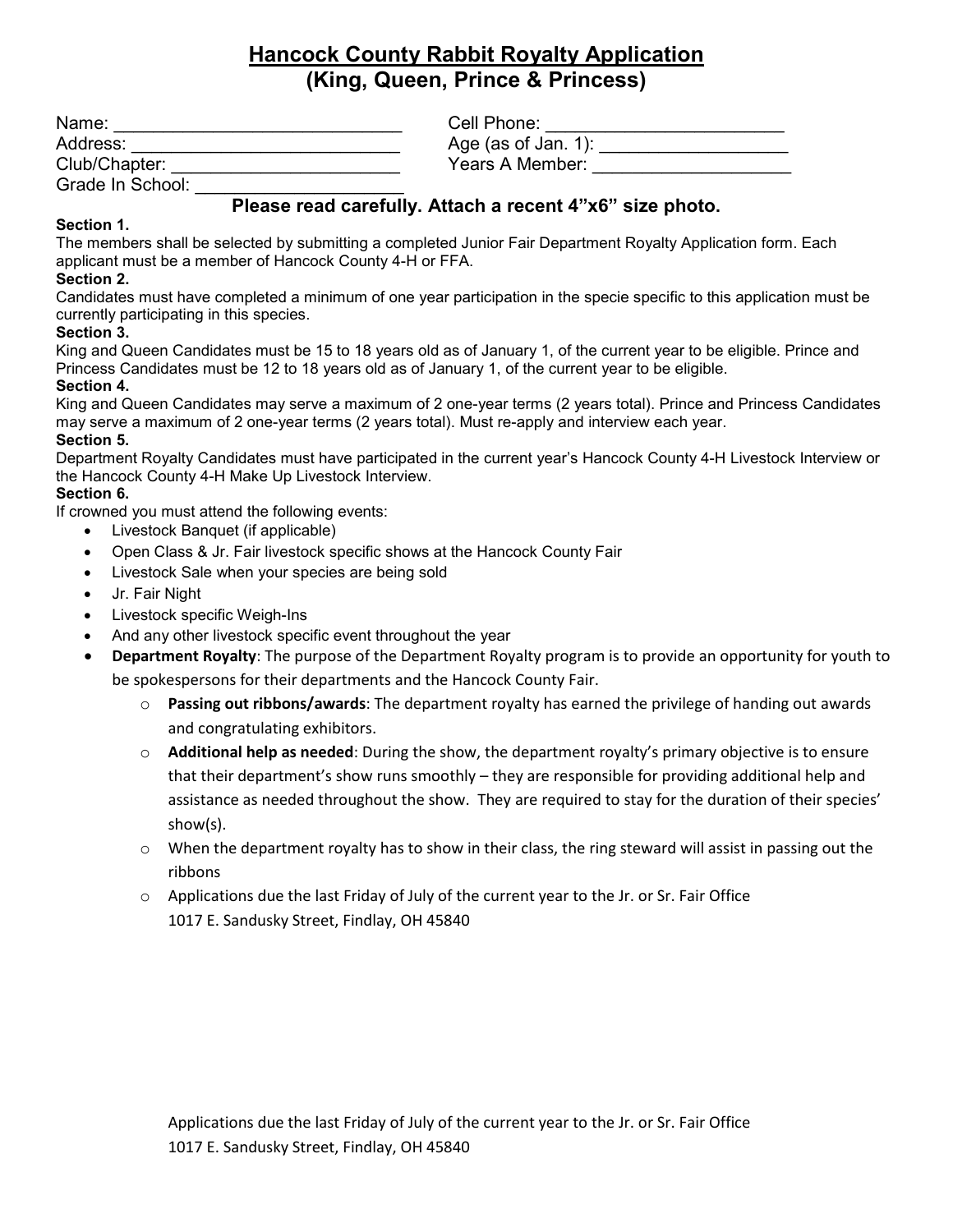**In Approximately 150 words, tell what you would do to promote the Rabbit industry to the people of Hancock County if you were selected.**